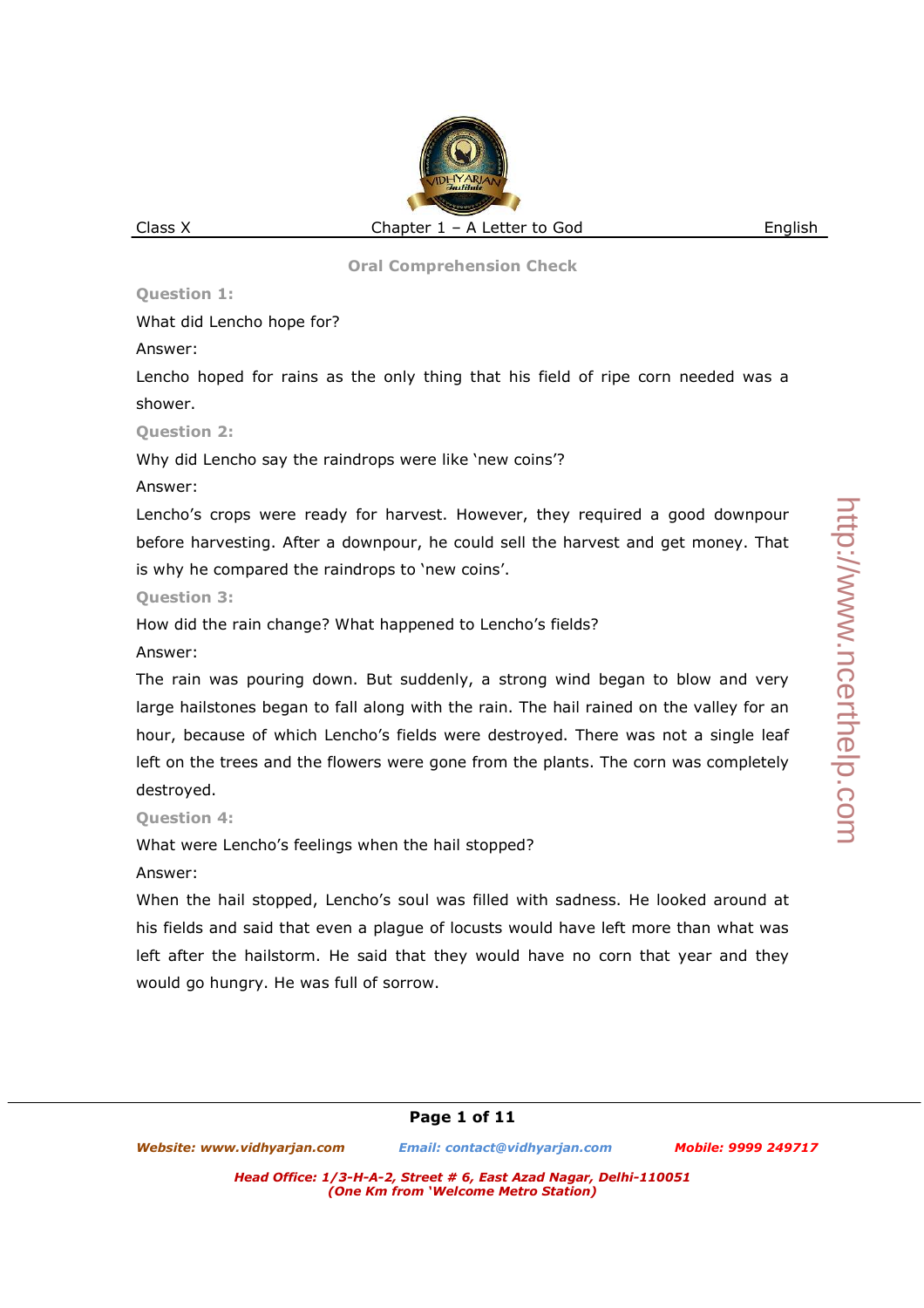Who or what did Lencho have faith in? What did he do?

Answer:

Lencho had faith in God. He had been instructed that God's eyes see everything, even what is deep in one's conscience. Therefore, he wrote a letter to God expressing his need for a hundred pesos so that he could sow his field again and live until the crop grew again.

**Question 2:** 

Who read the letter?

Answer:

When the postman saw that the letter was addressed to God, he laughed and took the letter to the postmaster, who then read it.

**Question 3:** 

What did the postmaster do then?

Answer:

In order to keep the writer's faith in God alive, the postmaster decided to answer the letter. When he read that Lencho needed hundred pesos, he asked for money from his employees. He himself gave a part of his salary. He could not gather the entire amount, but managed to send Lencho a little more than half the amount. He put the money in an envelope addressed to Lencho and signed it 'God'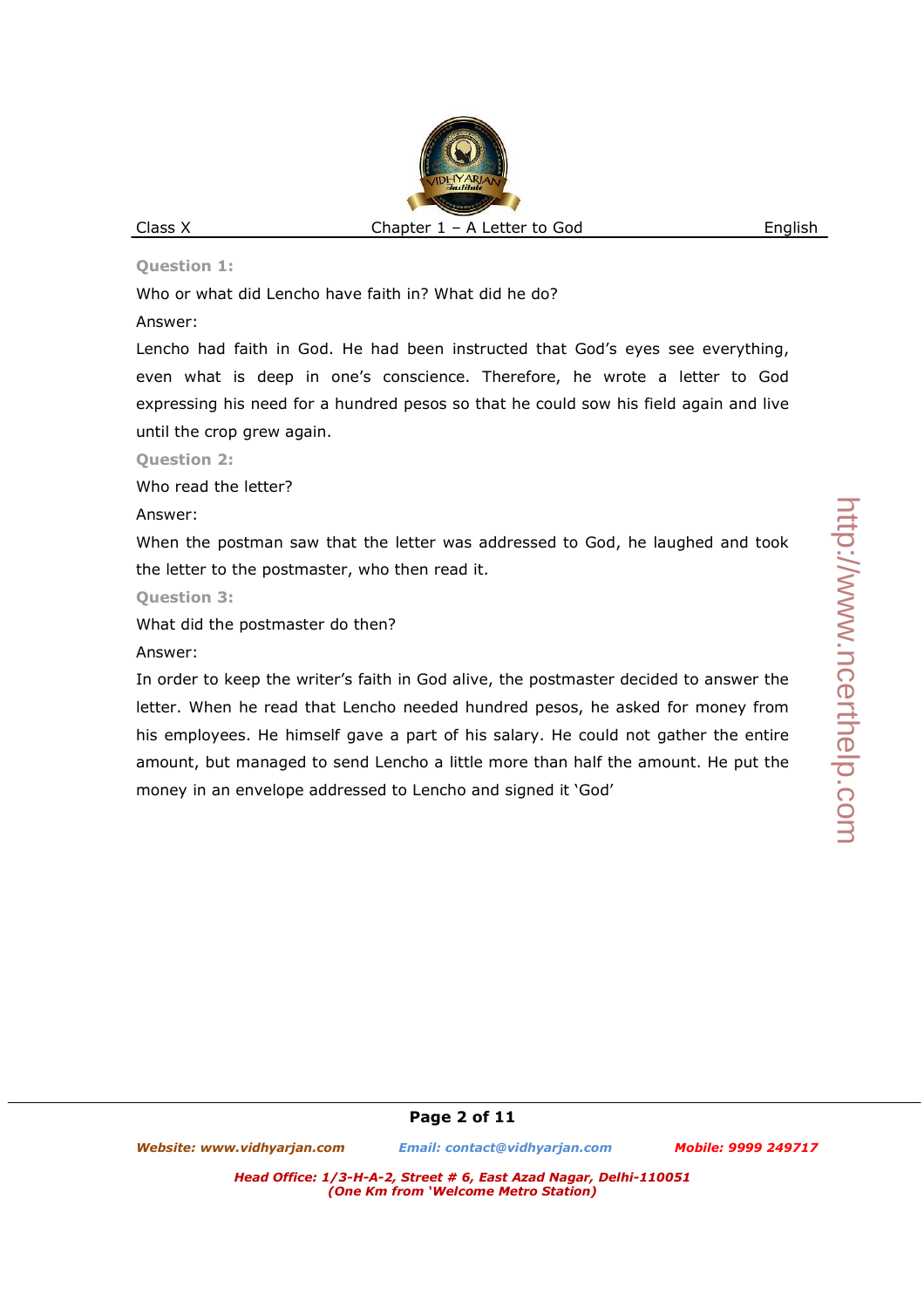Who does Lencho have complete faith in? Which sentences in the story tell you this? Answer:

Lencho had complete faith in God. The sentences in the story that show this are as follows:

**(i)** But in the hearts of all who lived in that solitary house in the middle of the valley, there was a single hope: help from God.

**(ii)** All through the night, Lencho thought only of his one hope: the help of God, whose eyes, as he had been instructed, see everything, even what is deep in one's conscience.

**(iii)** "God," he wrote, "if you don't help me, my family and I will go hungry this year."

**(iv)** He wrote 'To God' on the envelope, put the letter inside and, still troubled, went to town.

**(v)** God could not have made a mistake, nor could he have denied Lencho what he had requested.

**(vi)** It said: "God: of the money that I asked for, only seventy pesos reached me. Send me the rest, since I need it very much."

**Question 2:** 

Why does the postmaster send money to Lencho? Why does he sign the letter 'God'? Answer:

The postmaster sent money to Lencho in order to keep Lencho's faith in God alive. He turned serious when he read Lencho's letter and wished he had the same faith in God. Even after he saw that Lencho had requested for money, he stuck to his resolution of answering the letter. He gathered as much money as he could and sent it to Lencho. He signed it 'God' so that Lencho's faith would not get shaken.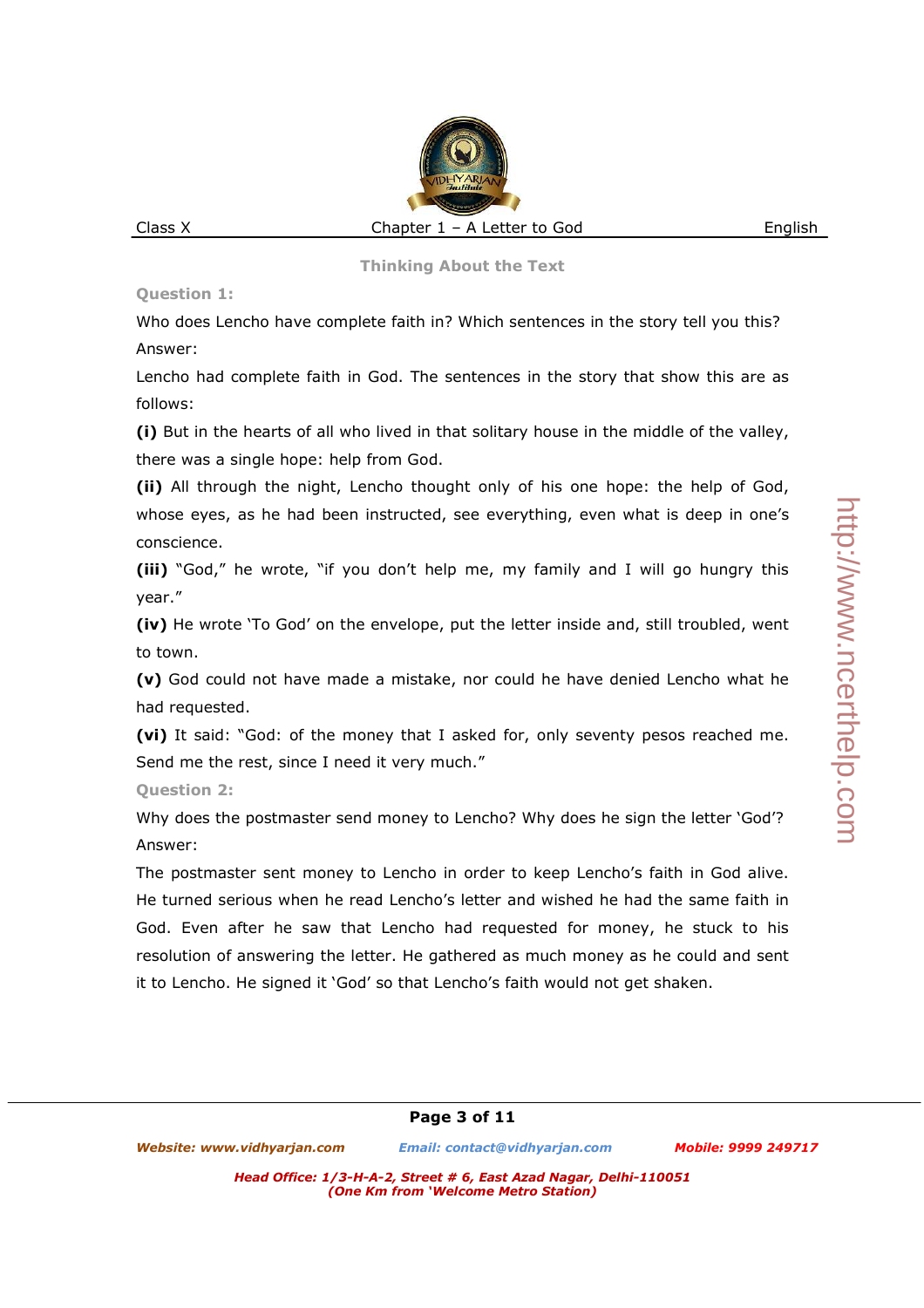Did Lencho try to find out who had sent the money to him? Why/Why not? Answer:

No, Lencho does not try to find out who had sent the money to him. This is because he never suspected that it could be anybody else other than God who would send him the money. His faith in God was so strong that he believed that God had sent him the money.

### **Question 4:**

Who does Lencho think has taken the rest of the money? What is the irony in the situation? [Remember that the irony of a situation is an unexpected aspect of it. An ironic situation is strange or amusing because it is the opposite of what is expected.] Answer:

Lencho thought that the post office employees had taken the rest of the money. The irony of the situation was that the employees whom he called a "bunch of crooks" and suspected of taking some of the money were the same people who had contributed and sent him the money in the first place.

### **Question 5:**

Are there people like Lencho in the real world? What kind of a person would you say he is? You may select appropriate words from the box to answer the question.

Greedy Naïve stupid ungrateful

selfish comical unquestioning

Answer:

There might be a few people like Lencho in the real world. He is an unquestioning, naïve kind of a person.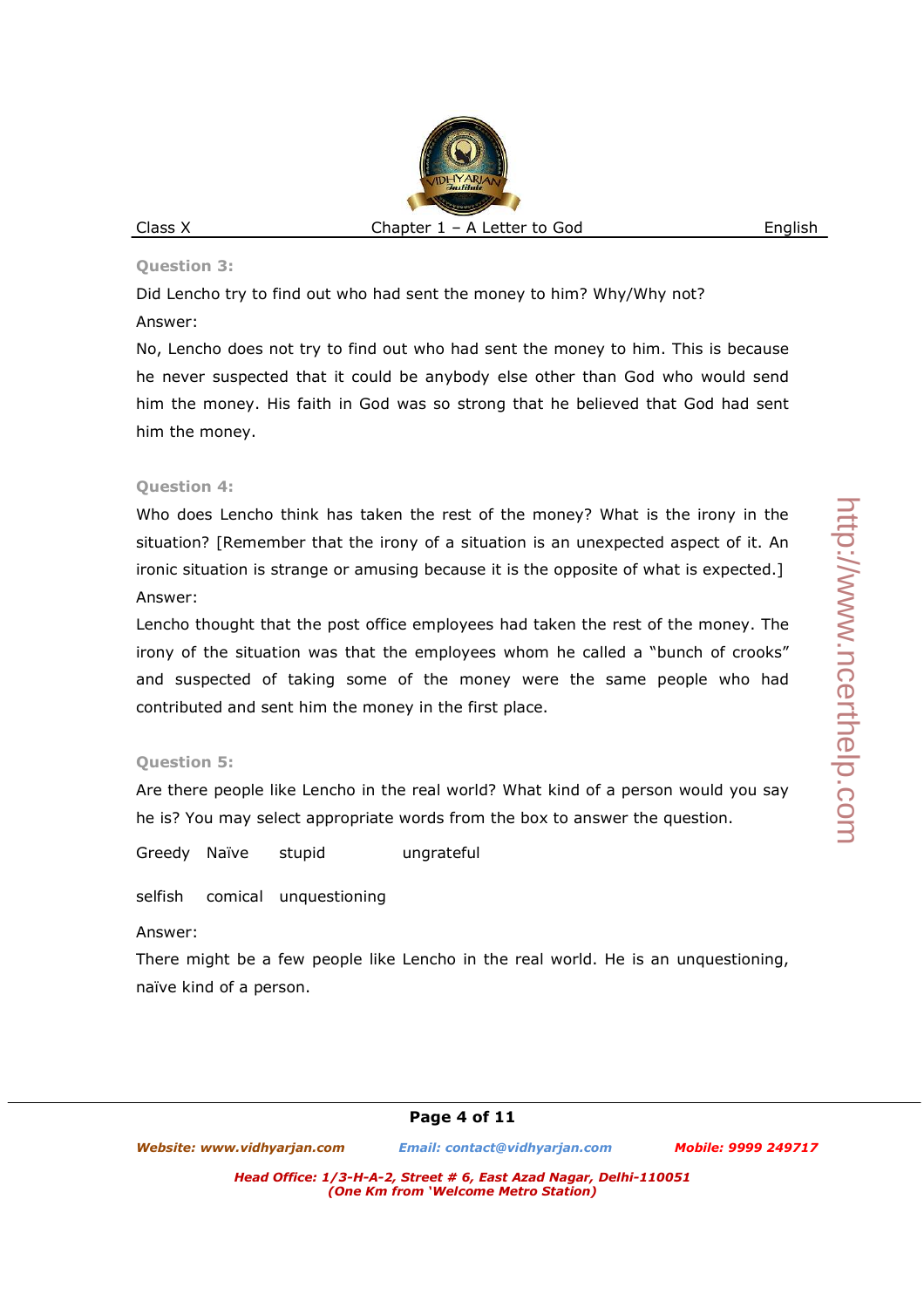There are two kinds of conflict in the story: between humans and nature, and between humans themselves. How are these conflicts illustrated?

#### Answer:

The conflict between humans and nature is illustrated by the destruction of Lencho's crops by the hailstorm. Lencho had worked really hard on his fields and the harvest was really important for him. He required the money to feed his family. However, the nature turned violent. The rains were accompanied by a hailstorm, which destroyed the crops. The story also illustrates another conflict, between humans themselves. The postmaster, along with the help of the other post office employees, sent Lencho the money that they could manage to collect. They were not related to Lencho in any manner. It was an act of kindness and selflessness on their part. Even though they did a good deed, Lencho blamed them for taking away some amount of money. He called them "a bunch of crooks". This shows that man does not have faith in his fellow humans, thereby giving rise to this conflict.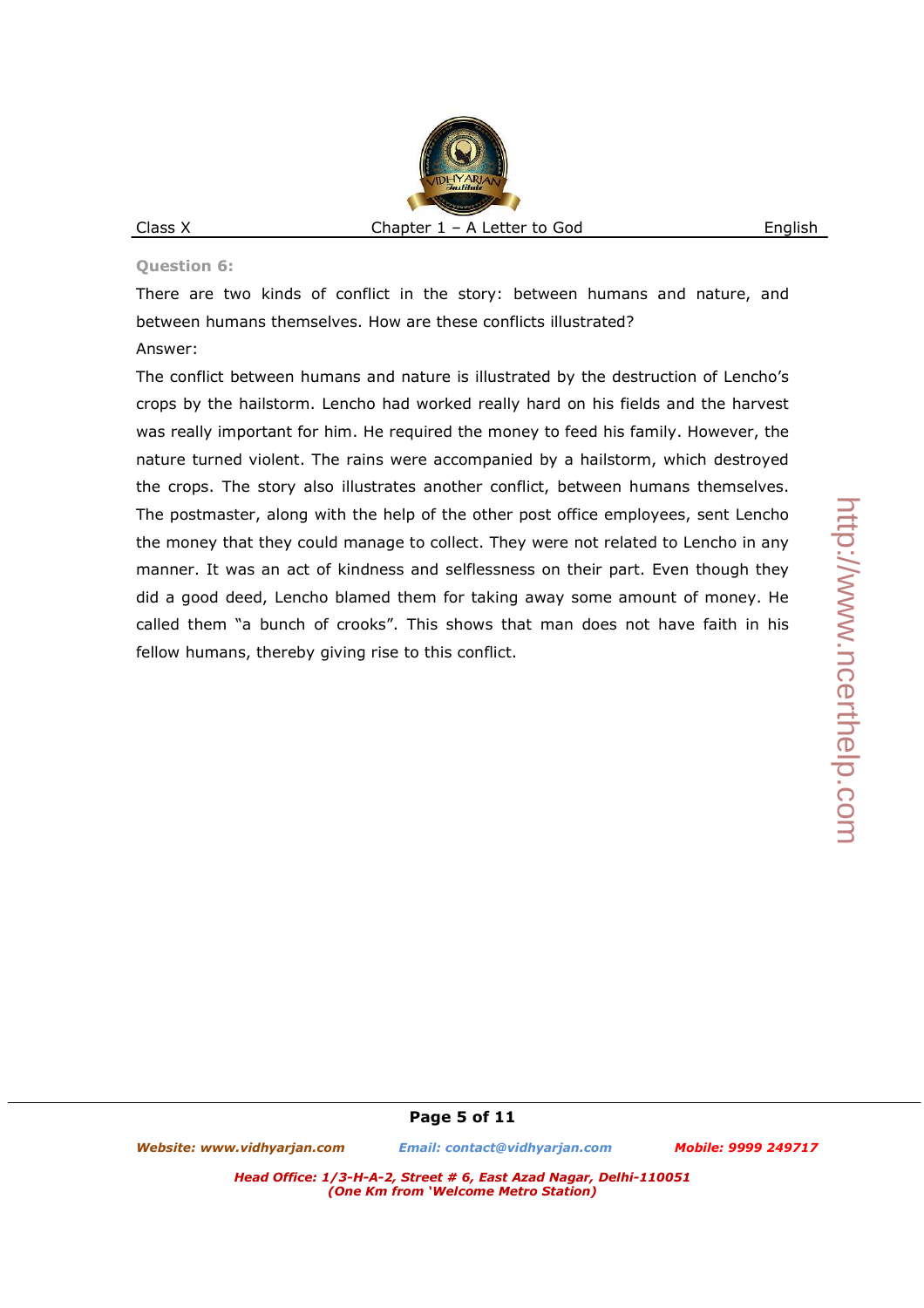http://www.ncerthelp.com http://www.ncerthelp.com

Oral Comprehension Check

**Question 1:** 

Was Lencho surprised to find a letter for him with money in it?

Answer:

No. Lencho was not at all surprised to see the letter from God with money inside it. His confidence and faith in God was such that he had expected that reply from God. **Question 2:** 

What made him angry?

Answer:

He got angry when he counted the money. There were only seventy pesos in the envelope. He was confident that God could neither make a mistake nor deny him what he had requested. Therefore, he concluded that the post office employees must have taken the remaining thirty pesos.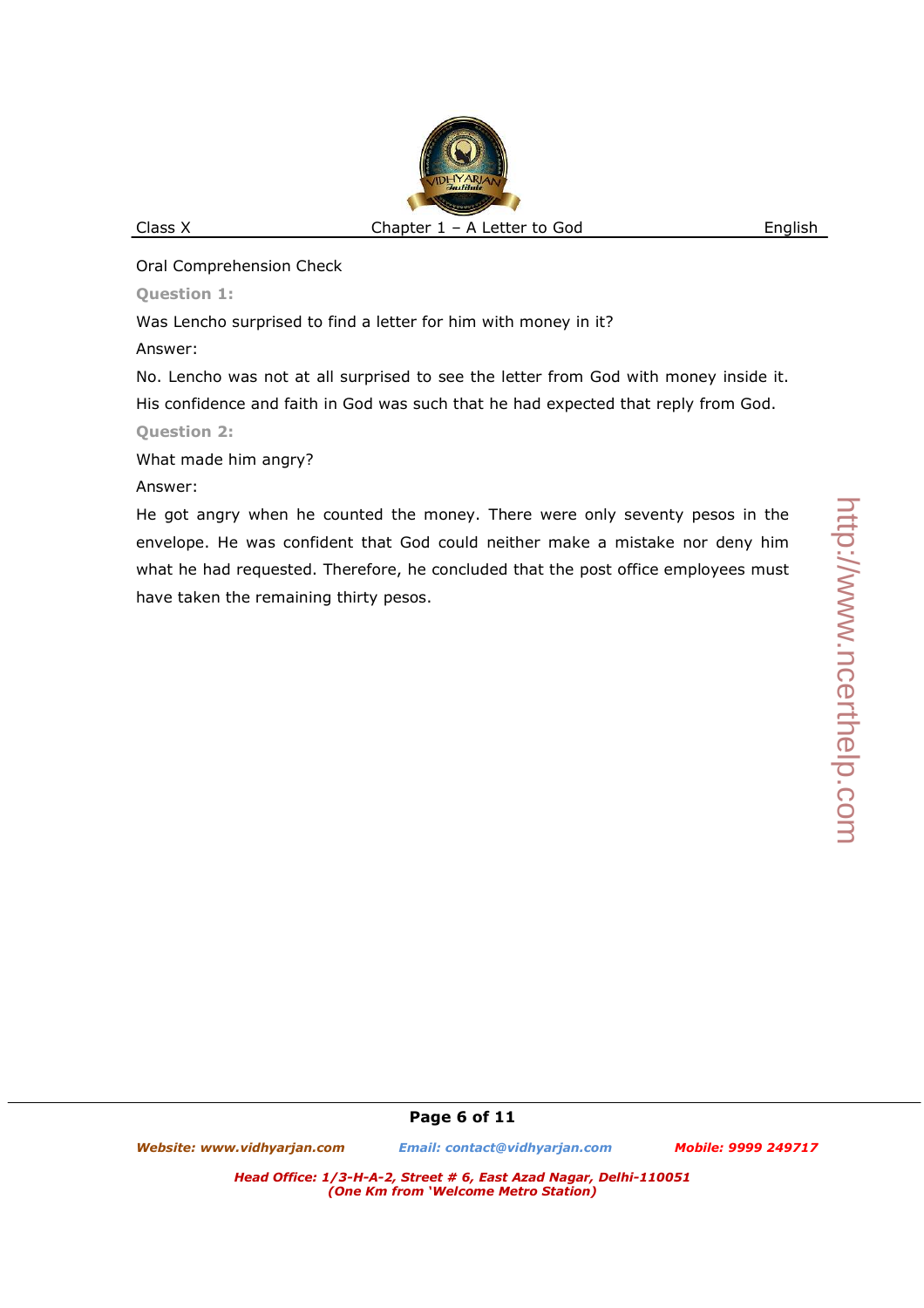**There are different names in different parts of the world for storms, depending on their nature. Can you match the names in the box with their descriptions below, and fill in the blanks? You may use a dictionary to help you.**

gale, whirlwind, cyclone,

hurricane, tornado, typhoon

1. A violent tropical storm in which strong winds move in a circle:

 $\overline{\mathbf{C}}$  and  $\overline{\mathbf{C}}$  and  $\overline{\mathbf{C}}$  and  $\overline{\mathbf{C}}$  and  $\overline{\mathbf{C}}$  and  $\overline{\mathbf{C}}$ 

2. An extremely strong wind:  $\_\,$  a  $\_\,$ 

3. A violent tropical storm with very strong winds:  $\_\_$   $\_\_$   $p\_\_$   $\_\_$ 

4. A violent storm whose centre is a cloud in the shape of a funnel:

 $\_\_$   $\_\_$   $\_\_$  n  $\_\_$   $\_\_$ 

5. A violent storm with very strong winds, especially in the western Atlantic ocean:  $\_$   $\_$  r  $\_$   $\_$   $\_$   $\_$   $\_$ 

6. A very strong wind that moves very fast in a spinning movement and causes a lot of damage:  $\frac{1}{2}$   $\frac{1}{2}$   $\frac{1}{2}$   $\frac{1}{2}$ 

Answer:

1. Cyclone

2. Gale

3. Typhoon

4. Tornado

5. Hurricane

6. Whirlwind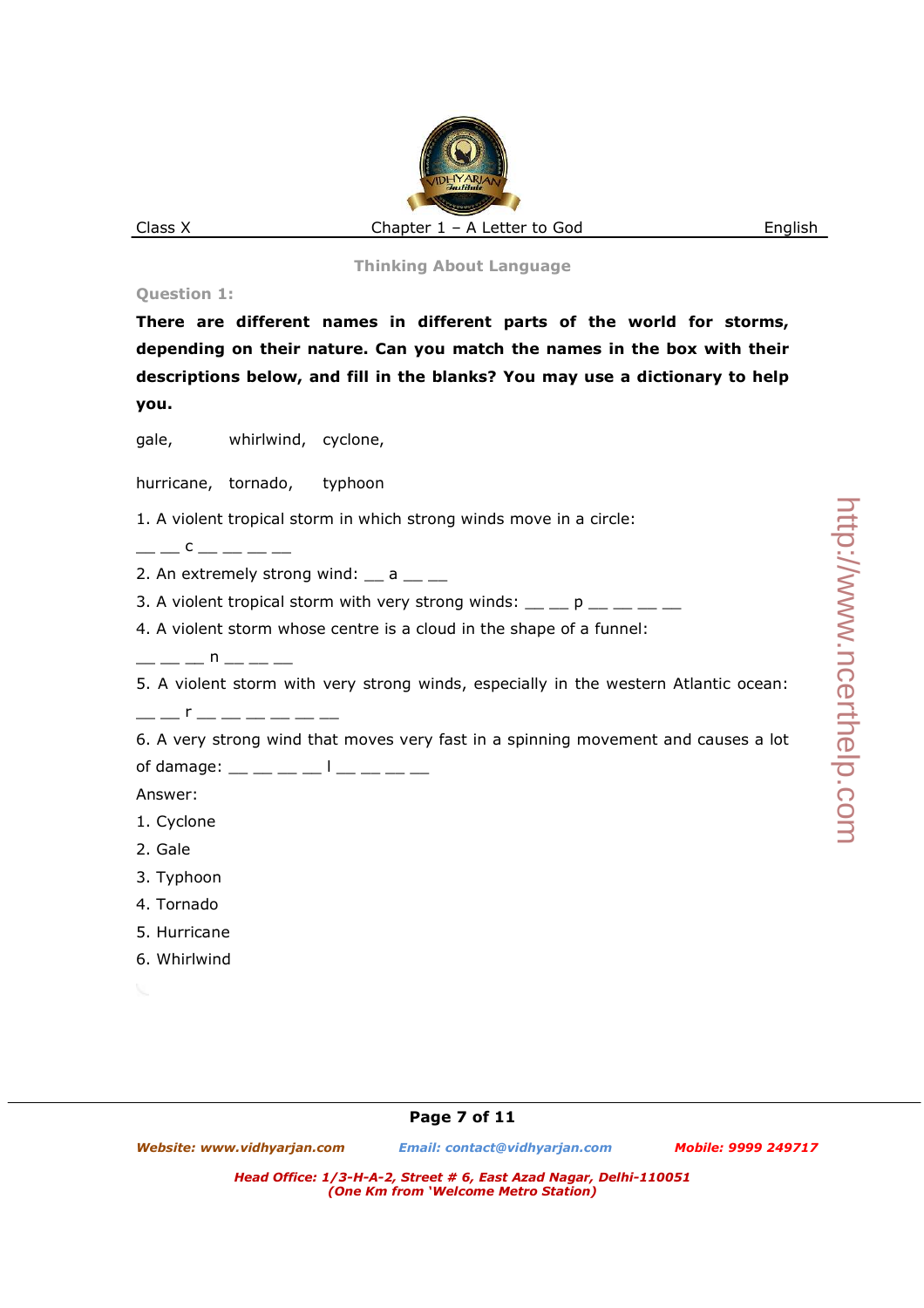## **Match the sentences in Column A with the meanings of 'hope' in Column B.**

| A  |                                                                                                     | в |                                                                                                              |
|----|-----------------------------------------------------------------------------------------------------|---|--------------------------------------------------------------------------------------------------------------|
| 1. | Will you get the subjects you want<br>to study in college?<br>I hope so.                            |   | feeling that something good will<br>a<br>probably happen                                                     |
| 2. | I hope you don't mind my saying<br>this, but I don't like the way you<br>are arguing.               |   | thinking that this would happen (It<br>may or may not have happened).                                        |
| 3. | This discovery will give new hope to<br>HIV/AIDS sufferers.                                         |   | stopped believing that this good thing<br>would happen                                                       |
| 4. | We were <i>hoping against hope</i> that<br>the judges would not notice our<br>mistakes.             |   | wanting something to happen (and<br>thinking it quite possible)                                              |
| 5. | I called<br>early <i>in the hope</i> of<br>speaking to her before she went to<br>school.            |   | showing concern that what you say<br>should not offend or disturb the other<br>person: a way of being polite |
| 6. | Just when everybody had given up<br>hope, the fishermen came back,<br>seven days after the cyclone. |   | wishing for something to<br>happen,<br>although this is very unlikely                                        |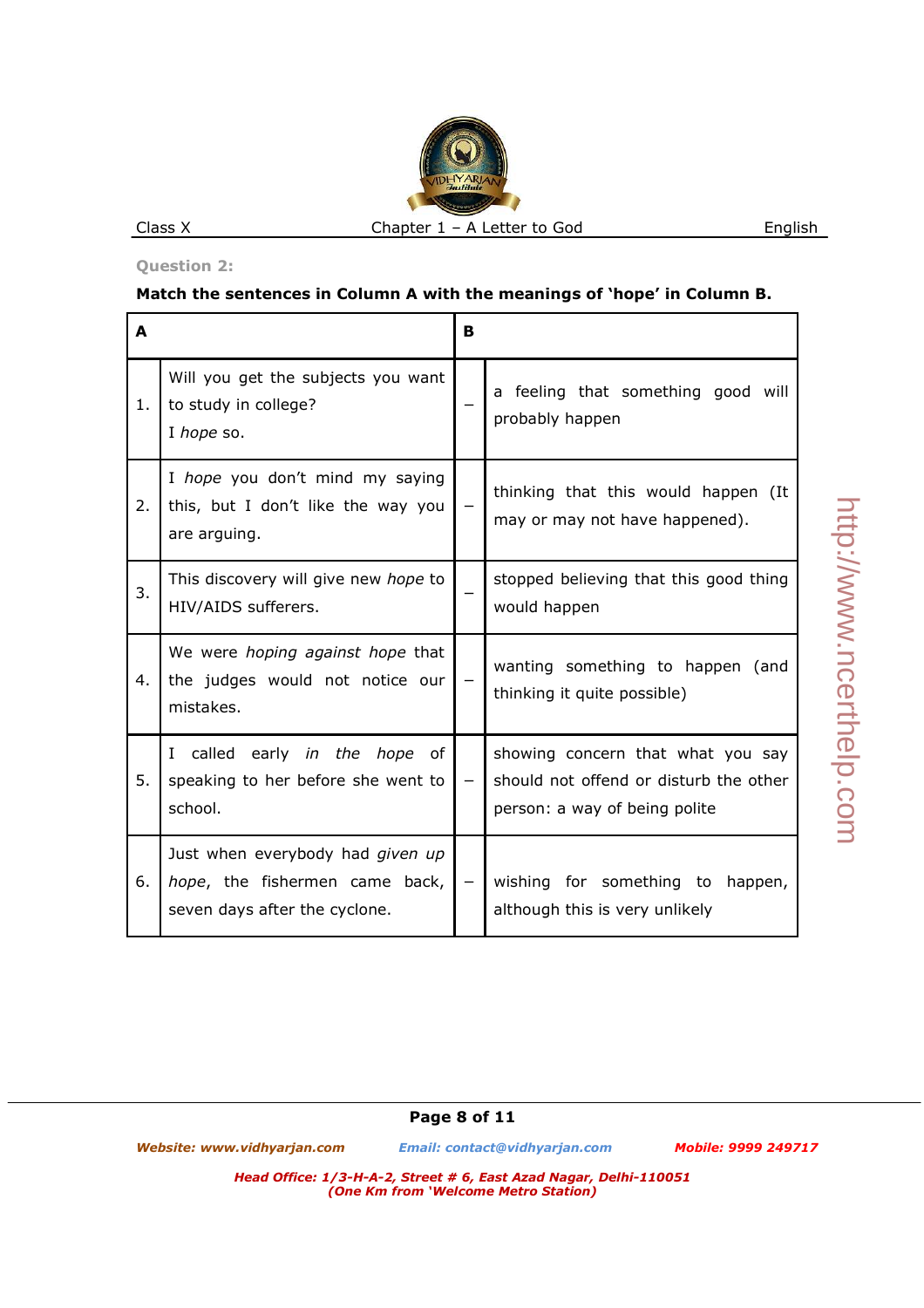Answer:

|    | A                                                                                                   |                 | в                                                                                                            |
|----|-----------------------------------------------------------------------------------------------------|-----------------|--------------------------------------------------------------------------------------------------------------|
| 1. | Will you get the subjects you want<br>to study in college? I hope so.                               |                 | wanting something to happen (and<br>thinking it quite possible)                                              |
| 2. | I hope you don't mind my saying<br>this, but I don't like the way you<br>are arguing.               | $\qquad \qquad$ | showing concern that what you say<br>should not offend or disturb the other<br>person: a way of being polite |
| 3. | This discovery will give new hope to<br>HIV/AIDS sufferers.                                         |                 | a feeling that something good will<br>probably happen                                                        |
| 4. | We were <i>hoping against hope</i> that<br>the judges would not notice our<br>mistakes.             |                 | wishing<br>for something to<br>happen,<br>although this is very unlikely                                     |
| 5. | I called<br>early in the hope<br>of<br>speaking to her before she went to<br>school.                |                 | thinking that this would happen (It<br>may or may not have happened.)                                        |
| 6. | Just when everybody had given up<br>hope, the fisherman came back,<br>seven days after the cyclone. |                 | stopped believing that this good thing<br>would happen                                                       |

## **Question 3:**

### **Relative Clauses**

# **Join the sentences given below using** *who***,** *whom***,** *whose***,** *which* **as suggested.**

- 1. I often go to Mumbai. Mumbai is the commercial capital of India. (*which*)
- 2. My mother is going to host a TV show on cooking. She cooks very well. (*who*)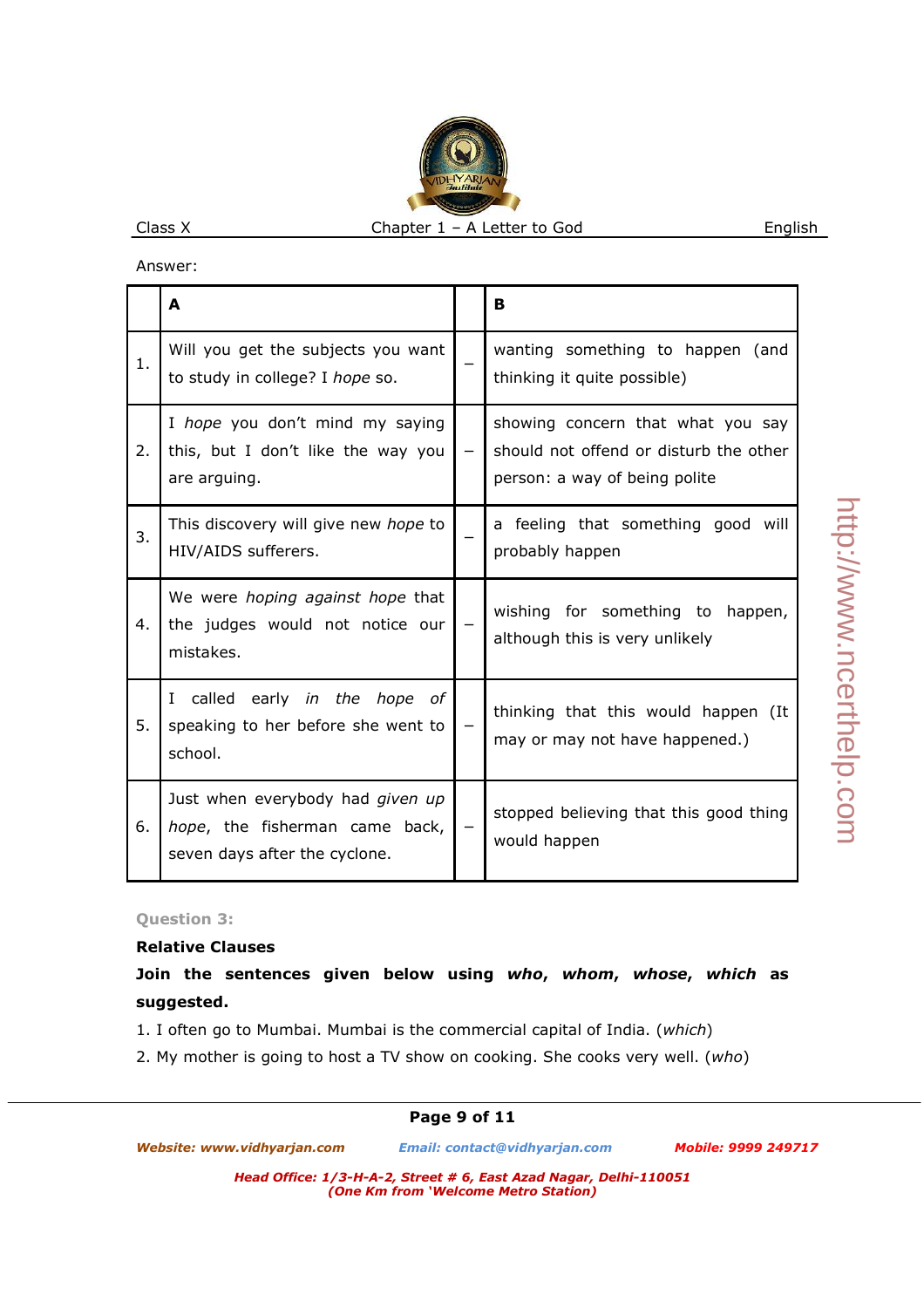3. These sportspersons are going to meet the President. Their performance has been excellent. (*whose*)

4. Lencho prayed to God. His eyes see into our minds. (*whose*)

5. This man cheated me. I trusted him. (*whom*)

Answer:

1. I often go to Mumbai, which is the commercial capital of India.

2. My mother, who cooks very well, is going to host a TV show on cooking.

3. These sportspersons, whose performance has been excellent, are going to meet the President.

4. Lencho prayed to God, whose eyes see into our minds.

5. This man, whom I trusted, cheated me.

**Question 4:** 

**Find sentences in the story with negative words, which express the following ideas emphatically.**

 $\Box$ 

 $\Box$ 

 $\Box$ 

1. The trees lost all their leaves.

2. The letter was addressed to God himself.

3. The postman saw this address for the first time in his career.

Answer:

1. The trees lost all their leaves.

Not a leaf remained on the trees.

2. The letter was addressed to God himself.

It was nothing less than a letter to God.

3. The postman saw this address for the first time in his career.

Never in his career as a postman had he known that address.